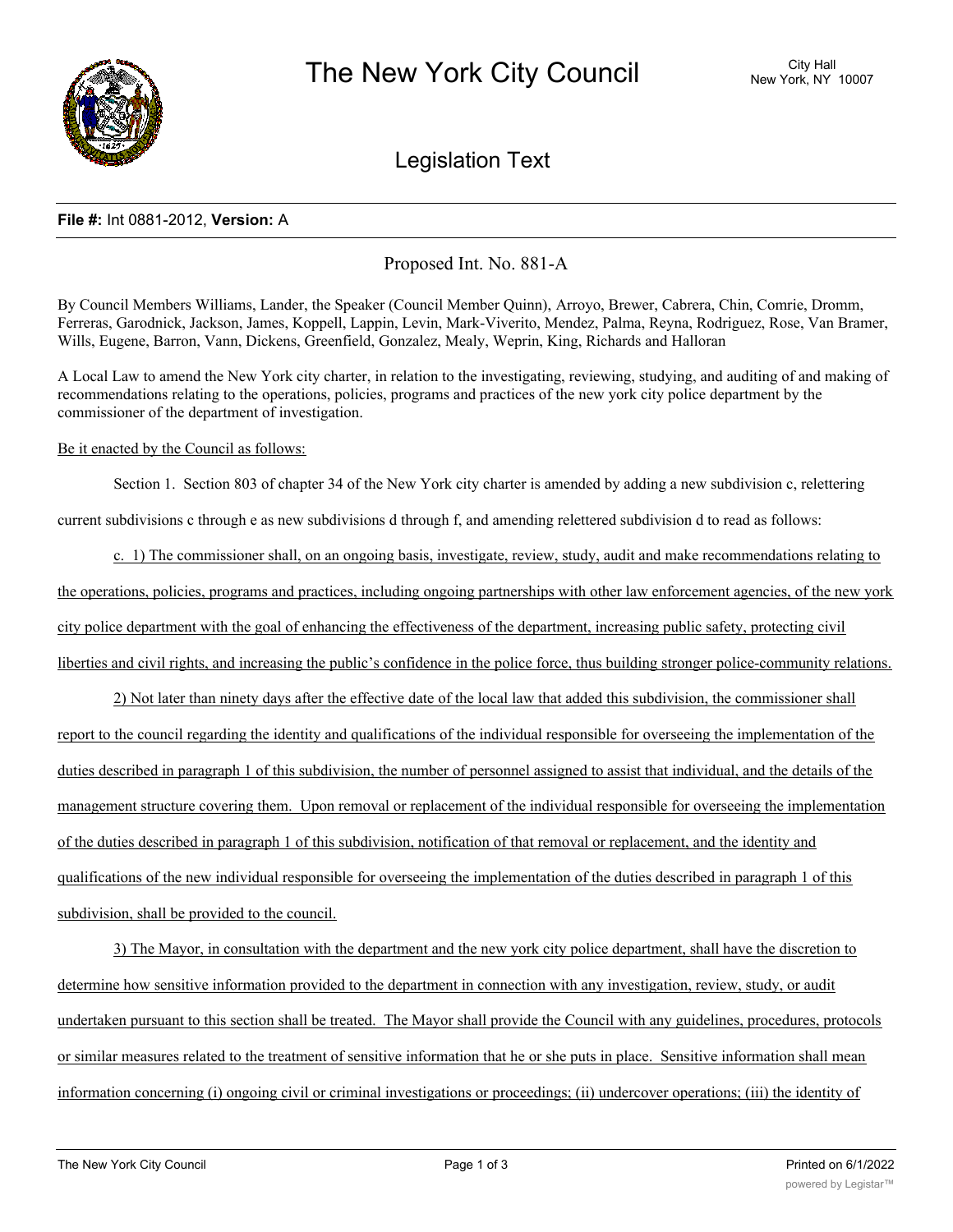### **File #:** Int 0881-2012, **Version:** A

confidential sources, including protected witnesses; (iv) intelligence or counterintelligence matters; or (v) other matters the disclosure of which would constitute a serious threat to national security or to the safety of the people of the city of New York.

4) The executive director of the civilian complaint review board and the chief of the new york city police department's internal affairs bureau shall report to the commissioner any problems and deficiencies relating to the new york city police department's operations, policies, programs and practices that he or she has reason to believe would adversely affect the effectiveness of the department, public safety, the exercise of civil liberties and civil rights, or the public's confidence in the police force, and that would be relevant to the duties of the commissioner as described in paragraph 1 of this subdivision.

5) No officer or employee of an agency of the city shall take any adverse personnel action with respect to another officer or employee in retaliation for his or her making a complaint to, disclosing information to, or responding to queries from the commissioner pursuant to activities undertaken under paragraph 1 of this subdivision unless the complaint was made or the information was disclosed with the knowledge that it was false or with willful disregard for its truth or falsity. Any officer or employee who believes he or she has been retaliated against for making such complaint to, disclosing such information to, or responding to such queries from the commissioner may report such action to the commissioner as provided for in subdivision (c) of section 12-113 of the administrative code.

6) The department's website shall provide a link for individuals to report any problems and deficiencies relating to the new york city police department's operations, policies, programs and practices. Individuals making such reports shall not be required to provide personally identifying information.

d[c]. 1. For any investigation made pursuant to subdivision a or b of this section, the commissioner shall prepare a written report or statement of findings and shall forward a copy of such report or statement to the requesting party, if any. In the event that [the] any matter investigated, reviewed, studied, or audited pursuant to this section involves or may involve allegations of criminal conduct, the commissioner, upon completion of the investigation, review, study, or audit, shall also forward a copy of his or her written report or statement of findings to the appropriate prosecuting attorney, or, in the event the matter investigated, reviewed, studied, or audited involves or may involve a conflict of interest or unethical conduct, to the conflicts of interest board [ of ethics].

2. For any investigation, review, study, or audit made pursuant to paragraph one of subdivision c of this section, the commissioner shall prepare a written report or statement of findings and shall forward a copy of such report or statement to the mayor, the council, and the police commissioner upon completion. Within ninety days of receiving such report or statement, the police commissioner shall provide a written response to the commissioner, the mayor, and the council. Each such written report or statement, along with a summary of its findings, as well as the reports described in paragraph 3 of this subdivision, shall be posted on